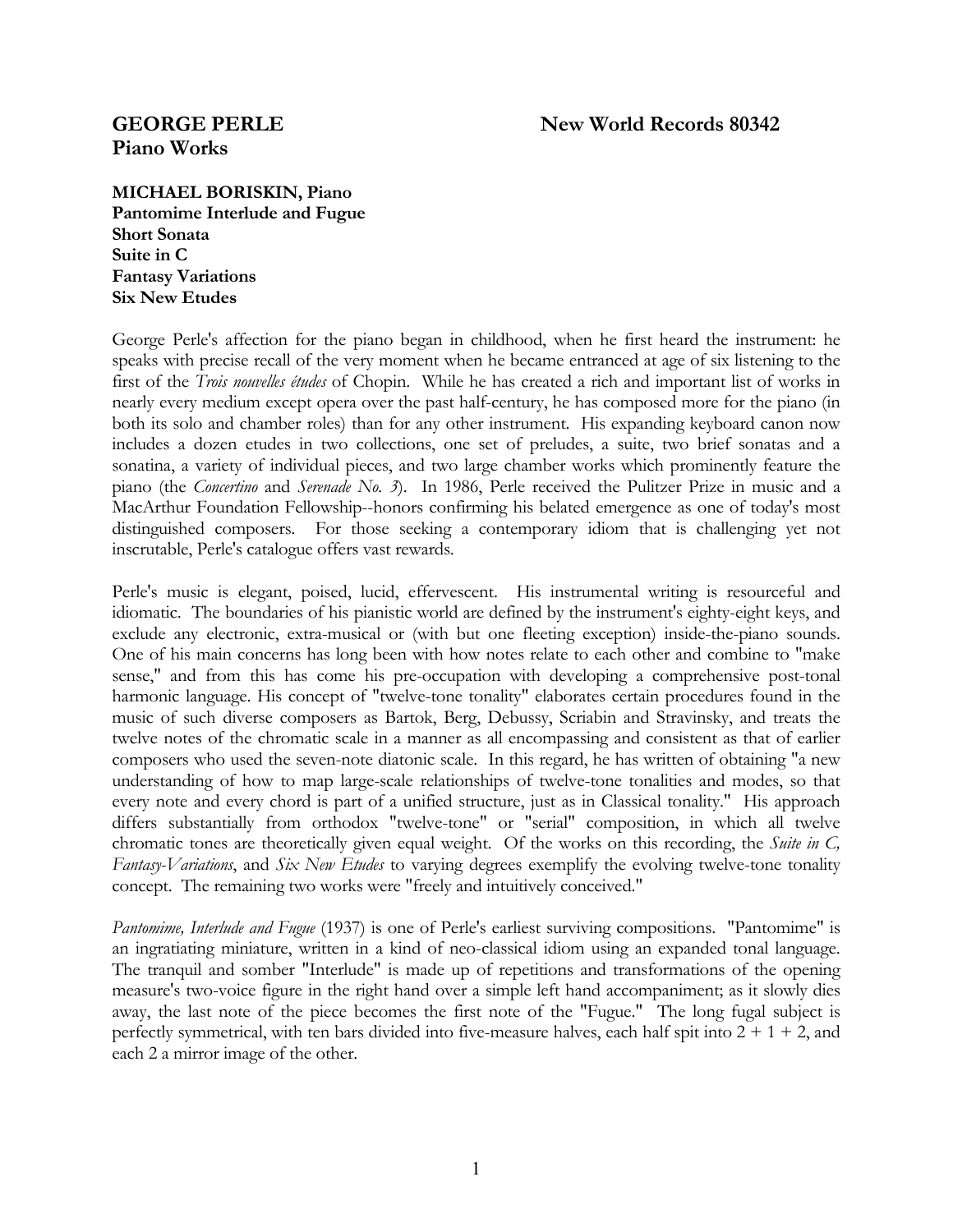*Fantasy-Variations* (1971) combines an improvisational (but precisely notated) musical rhetoric with a more tightly structured variation format. The beginnings of each of the interconnected variation sections are clearly defined by the appearance (however altered) of the distinctive opening idea, an impetuous triplet figure followed by its descending chordal "answer." During the course of the variations, the extended main material reappears compressed, expanded, transformed, occasionally reordered, always modified in character. A proliferation of measured pauses, as well as the interpolation of cadenza-like passages, imparts a feeling of extemporaneousness to the whole.

The dazzling *Six New Etudes* (1984) is the companion set to Perle's immensely successful Six Etudes of 1976 (recorded by Bradford Gowen on NW 304). Like the earlier collection, the new studies explore both the "usual" mechanical problems and more subtle pianistic concerns involving articulation, nuance, pedaling, and rhythm. The short "Praeludium" is a dashing curtain-raiser, full of daredevil stretches and double notes. The whirling "Gigue," in rondo form, is filled with treacherous leaps and quick hand-crossings. The "Butterflies" in the title of the third etude are probably the only birhythmic ones in music; they flutter along quietly in fours in the right hand against threes in the left, and disappear in just a minute. "Romance" is a sensitive study in subtle dynamic inflection and controlled rubato, with a yearning, rising phrase at the outset which becomes progressively more insistent with each appearance. "Variations" is a tour-de-force of rapid, wide-ranging chordal passages and sudden changes of dynamics and articulation; any of the eleven uninterrupted sections could conceivably be considered the main material, while the remaining ten sections offer various perspectives, somewhat like a prism revealing its many facets when observed from different positions. "Perpetuum mobile," the solo version of the identically-titled movement of *Serenade No. 3*, is an exhilarating study of ethereal scales, prickly cross-rhythms, and nimble, intricate pedaling.

The *Suite in C* (1970) opens with a brief march-like preamble. The unusual titles, "Cycles" and "Chinese Puzzle," refer to Perle's process of harmonic and intervallic organization in those movements. "Cycles" falls roughly into three parts, the outer sections characterized by their open octaves and softly floating chains of thirds, the middle by its crisp, playful triplets and crashing chords. "Chinese Puzzle" is unlike any other Perle piano work, an extremely leisurely meditation with a whimsical conclusion. The following short, free-form "Improvisation" should sound as if it were being created on the spot, although every detail has been specified by the composer. The concluding "Toccata" (not to be confused with the 1969 work of the same name) might almost have been called an etude, given its fleet, good-natured treatment of touch, dynamics, and meter.

A great deal of activity has been packed into the fiendishly difficult *Short Sonata* (1964). Several distinctly characterized elements--the opening "rush" of notes; two ascending, striding motives in single notes, and a falling chordal figure--are introduced early in the first movement; their subsequent interaction is fast-paced and kaleidoscopic, and the movement, concludes with a frenzied juxtaposition of the opening ideas. The florid middle movement, consisting of two sections and concluding with a fleeting reminiscence of the first section, brings but brief respite from the mercurial outer movements. The finale is a whirlwind rondo, in which the main recurring idea is the wide-ranging eighth-note passage heard at the beginning.

—Michael Boriskin

**Michael Boriskin**, a native of New York, is a graduate of the Juilliard School of Music. He has worked closely with George Perle, and has premiered several of his pieces. Boriskin's extensive concert schedule of both standard and contemporary repertoire has included the Kennedy Center, BBC, South West German Radio, Smithsonian Institution, RIAS/Berlin, and the Munich, Mexico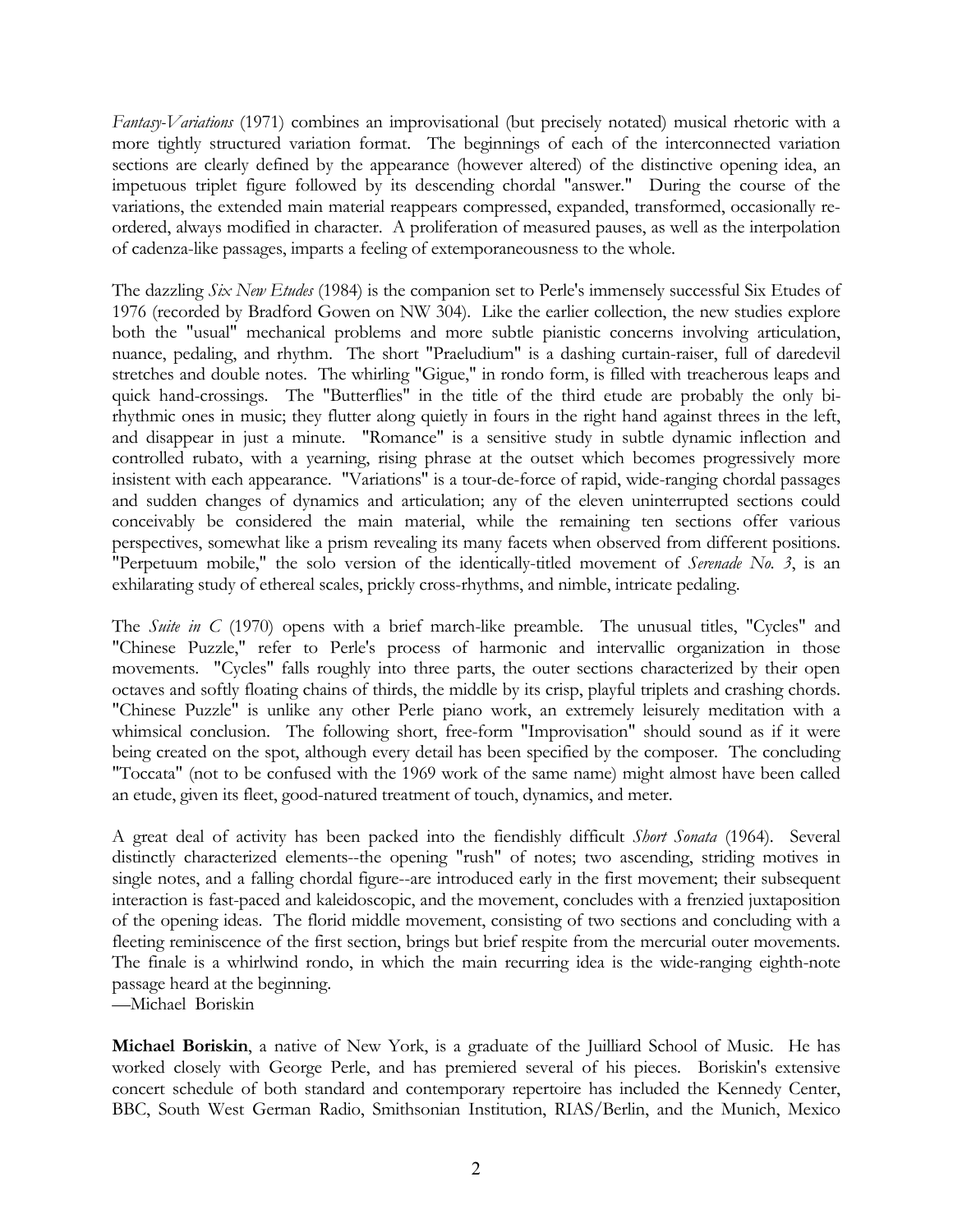City, and Denver symphonies. He has also performed overseas for the U.S. Information Agency and Jeunesses Musicales. A recipient of the National Endowment for the Arts Solo Recitalists Award, he makes his recording debut with this release.

Producer: Elizabeth Ostrow Recording engineer: John Newton Assistant engineer: Edward Abbott Recorded at the American Academy and Institute of Arts and Letters Auditorium, October 7 and 8, 1985 Recorded on Sony PCM 1610 Microphones: Schoeps Console: Studer Amplifier: Threshold Stasis Series 2 Monitors: B & W 801F Digital editor: E. Amelia Rogers Digital editing and compact disc mastering: E. Amelia Rogers Cover art: Frank Stella, Empress of India (1965). Metallic powder in polymer emulsion on canvas, 6'5" X 18'8" (195.6 X 548.6 cm). Collection, The Museum of Modern Art, New York, Gift of S.I. Newhouse, Jr. Photograph  $\odot$  1987 The Museum of Modern Art, New York. Cover design: Bob Defrin 1987 1987 Recorded Anthology of American Music, Inc.

#### SELECTED BIBLIOGRAPHY

Boriskin, Michael. "Six New Etudes and the Piano Music of George Perle," *Clavier* XXI (April 1987). Kraft, Leo. "The Music of George Perle," *Musical Quarterly* LVII (1971), pp. 444-465.

- Lansky, Paul. "Perle, George," in *The New Grove Dictionary of American Music*. H. Wiley Hitchcock and Stanley Sadie, eds. London and New York: Macmillan, 1986.
- Perle, George. *Serial Composition and Atonality: An Introduction to the Music of Schoenberg, Berg, and Webern*. Fifth edition, revised. Berkeley and Los Angeles: University of California Press, 1981.
- ----. *The Operas of Alban Berg*. Volume I (1980): Wozzeck; Volume II (1985): Lulu. Berkeley and Los Angeles: University of California Press.
- ----. *Twelve-Tone Tonality*. Berkeley and Los Angeles: University of California Press, 1977.
- ----, with Paul Lansky. "Twelve-Tone Composition," in *The New Grove Dictionary of Music and Musicians*. Stanley Sadie, ed. London: Macmillan, 1980.
- Swift, Richard. "A Tonal Analog: The Tone-Centered Music of George Perle," *Perspectives of New Music* XXI (1982), pp. 257-284.

#### SELECTED DISCOGRAPHY

- Ballade; Concertino; Serenade No. 3. Richard Goode, piano; Music Today Ensemble, Gerard Schwarz conducting. Nonesuch 979108.
- Monody I. Samuel Baron, flute. CRI 212.
- Six Etudes. Bradford Gowen, piano. New World NW 304.
- Six Preludes. Robert Helps, piano. CRI 288.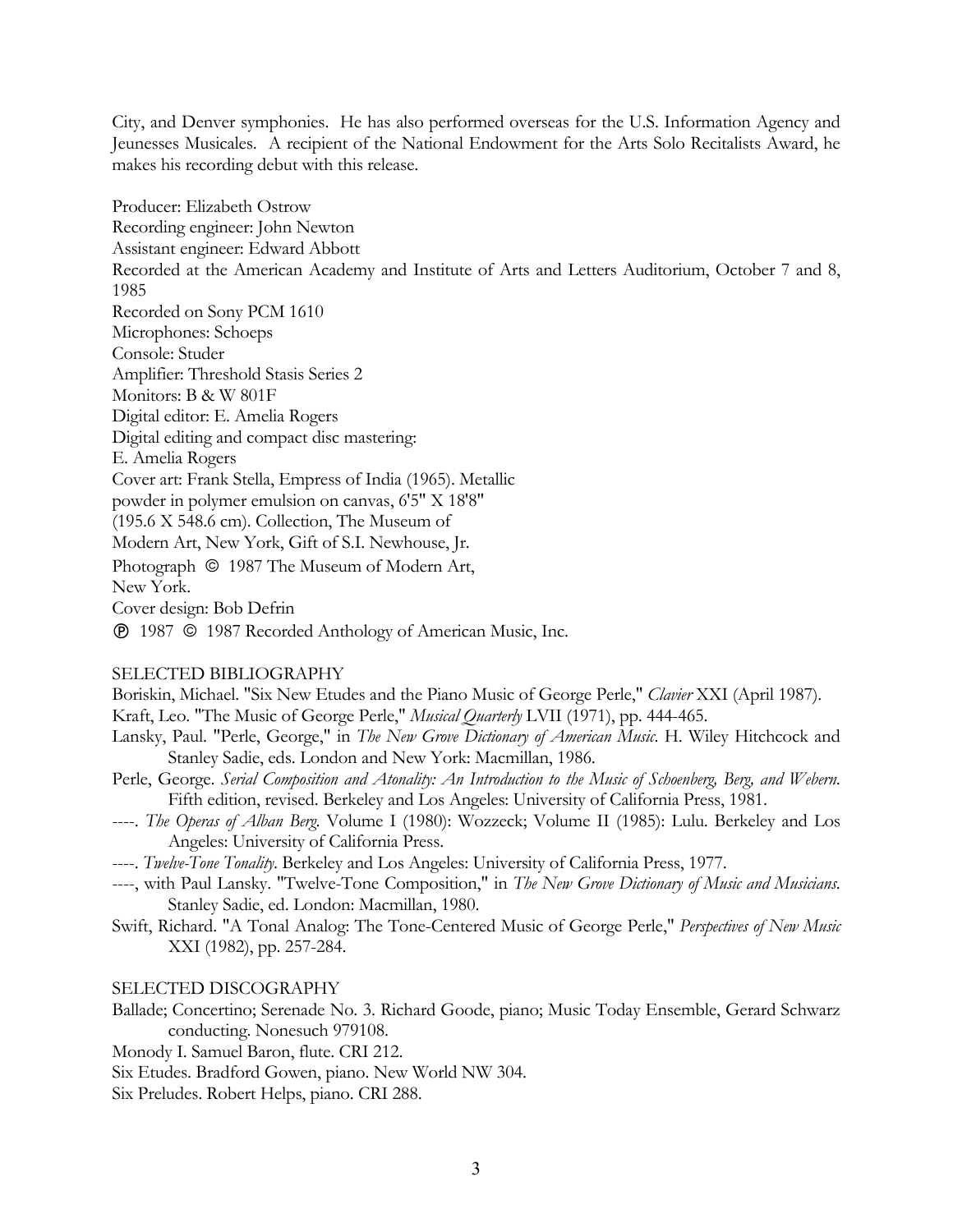String Quartet No. 5 Composers Quartet. Nonesuch 71280. String Quartet No. 7. New York String Quartet. CRI 387. Thirteen Dickinson Songs; Two Rilke Songs. Bethany Beardslee, soprano; Morey Ritt, piano; George Perle, piano. CRI 403. Three Movements for Orchestra. Royal Philharmonic, David Epstein conducting. CRI 331.

Toccata. Robert Miller, piano. CRI 306.

**George Perle,** *Piano Works* Michael Boriskin, Piano

Producer: Elizabeth Ostrow Recording engineer: John Newton

Pantomime, Interlude and Fugue (publ. Boelke-Bomart, Inc.)

- 1- Pantomime (1:12)
- 2- Interlude (3:12)
- 3- Fugue (1:49)
- 4- Fantasy-Variations (6:55) (publ. GunMar Music, Inc.)

Six New Etudes

- (publ. GunMar Music, Inc.)
- 5- Praeludium (:35)
- 6- Gigue (2:25)
- 7- Papillons (1.01)
- 8- Romance (2:26)
- 9- Variations (2:17)
- 10- Perpetuum mobile (1:40)

Suite In C (publ. GunMar Music, Inc.) 11- Introduction (:30) 12- Cycles (4:44) 13- Chinese Puzzle (3:25) 14- Improvisation (1:18) 15- Toccata (2:13)

Short Sonata (publ. Theodore Presser Co.) 16- (:59) 17- (2:35)

**This recording was made possible with grants from the National Endowment for the Arts, the New York State Council on the Arts, and Francis Goelet.**